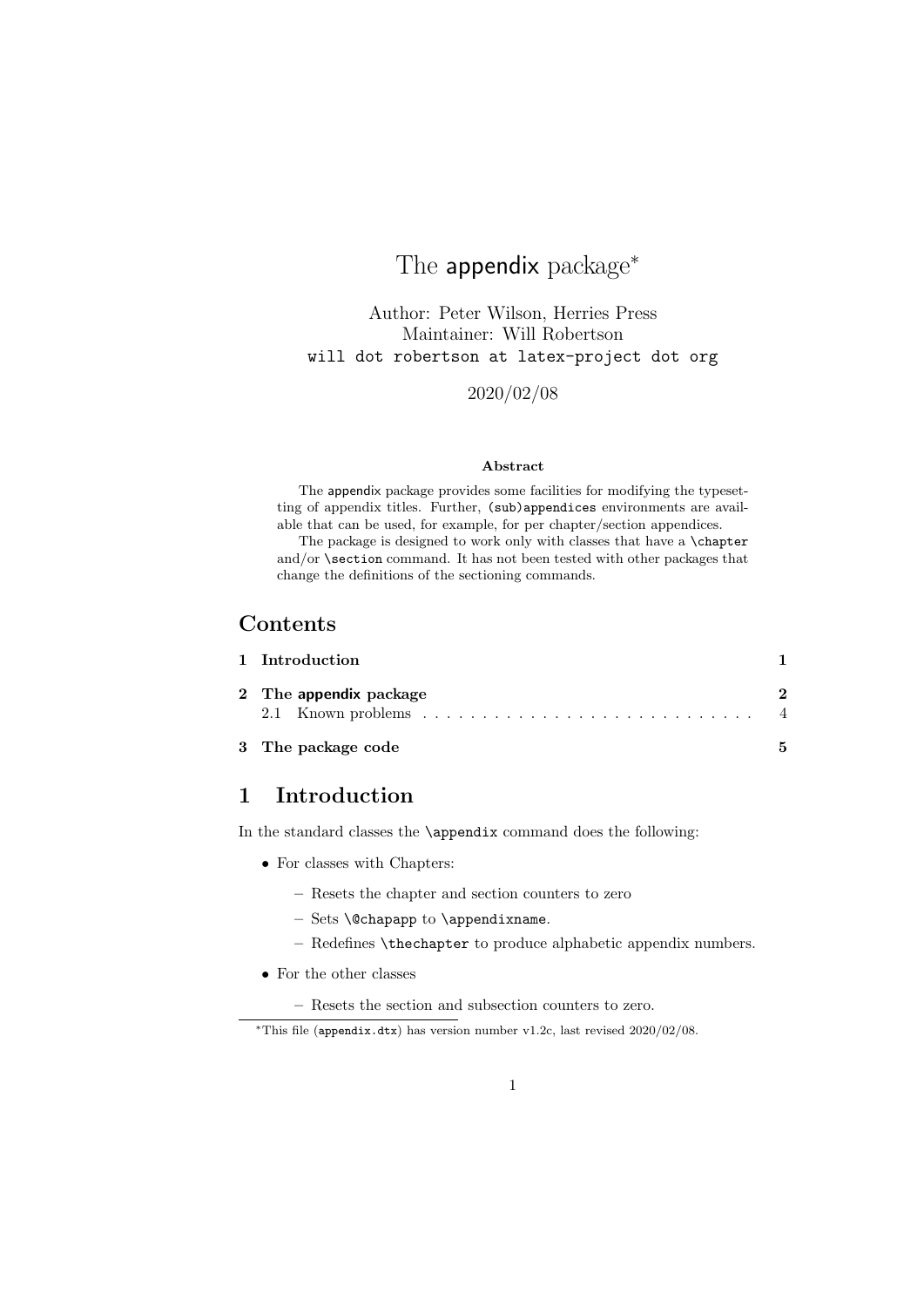– Redefines \thesection to produce alphabetic appendix numbers.

The appendix package provides additional appendixing capabilities. It cooperates with the hyperref package<sup>1</sup> but may be problematic when used with packages that change the definition of the sectioning commands.

Portions of the package were developed as part of a class and package bundle for typesetting ISO standards [Wil96]. This manual is typeset according to the conventions of the LAT<sub>EX</sub> DOCSTRIP utility which enables the automatic extraction of the LATEX macro source files [GMS94].

Section 2 describes the usage of the package. Commented source code for the package is in Section 3.

## 2 The appendix package

The appendix package provides some commands that can be used in addition to the \appendix command. It also provides a new environment that can be used instead of the \appendix command. The environment provides some additional actions with respect to the simple \appendix. First the new commands will be described and then the new environment will be discussed.

\appendixpage The \appendixpage command will typeset a heading in the style of a \part heading for the class. The wording of the heading is given by the value of \appendixpagename.

\addappheadtotoc This command will insert general heading into the Table of Contents (ToC). The text is given by the value of \appendixtocname. If used, the command must come before the first appendix, as it is meant to be used to introduce the appendix titles in the ToC.

> The above commands can be used in conjunction with the traditional \appendix command, which they should immediately follow. For example:

\appendix \appendixpage \addappheadtotoc

\noappendicestocpagenum By default the \addappheadtotoc command puts a page number in the ToC. \appendicestocpagenum This can be prevented by using \noappendicestocpagenum. For symmetry, the \appendicestocpagenum command ensures that a page number is put in the ToC.

> NOTE: Unless \noappendicestocpagenum is used the \addappheadtotoc command uses the current page number when it makes the entry in the ToC. The \appendixpage command puts a heading in the document like a \part heading; in un-chaptered documents the \part heading appears in the ordinary run of the text like a **\section** heading, but in chaptered documents it is on a page by itself. That is, in chaptered documents \appendixpage does a \clear[double]page typesets the heading, and then does another \clear[double]page. Therefore, in

<sup>&</sup>lt;sup>1</sup>With thanks to Hylke W. van Dijk (hylke@ubicom.tudelft.nl) who pointed out that version 1.1 did not and set me on the track for supporting the hyperref package.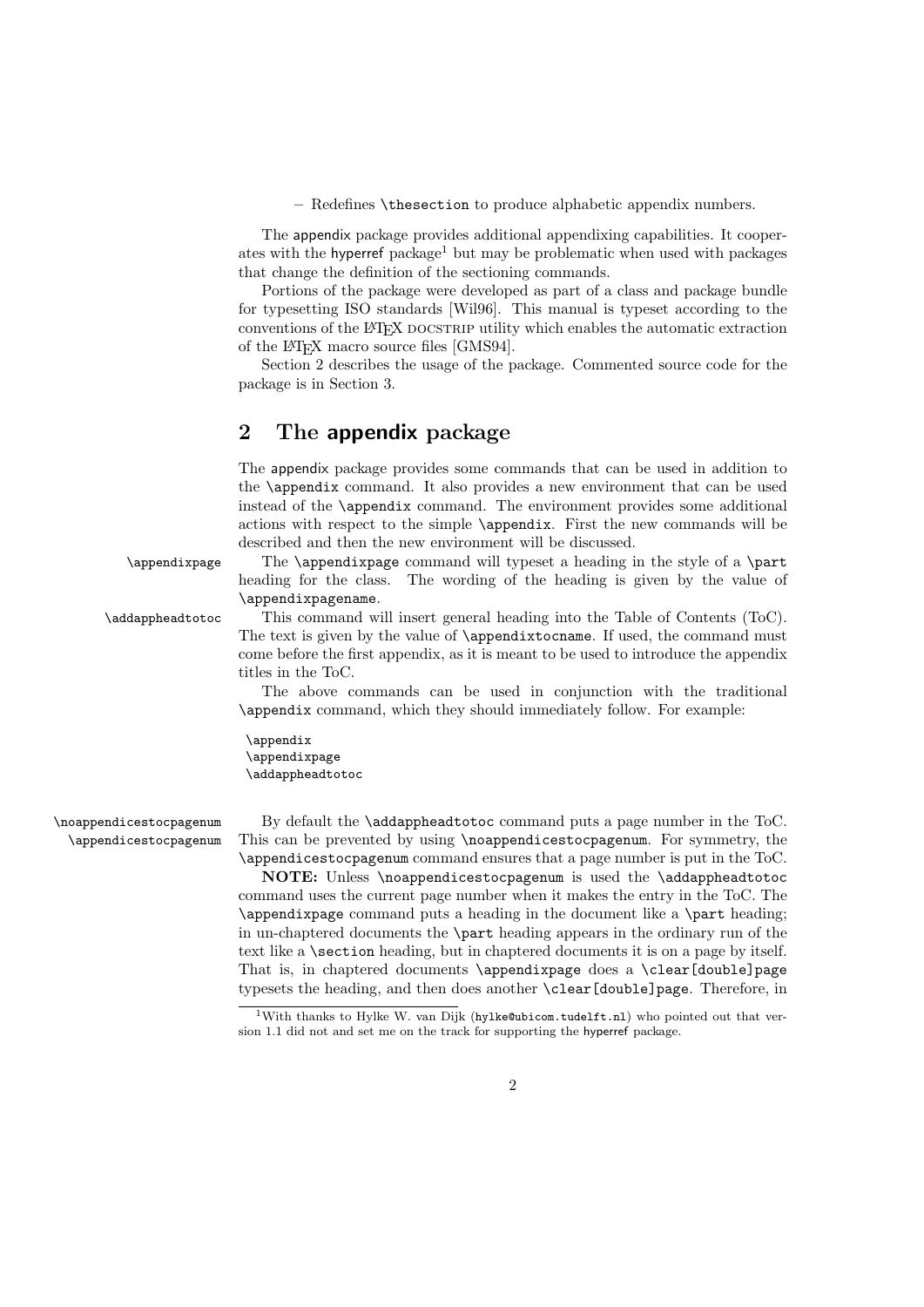a chaptered document the above sequence of commands will use the page number after the **\appendixpage** as the ToC entry<sup>2</sup> and if the ordering is reversed (i.e., \addappheadtotoc \appendixname) then the page number  $before$  \appendixname will be used as the ToC entry. For chaptered documents it is probably best to do:

\clearpage % or \cleardoublepage \addappheadtotoc

\appendixpage

which will use the page number of  $\operatorname{supp}$  as the ToC entry.

\appendixtocname \appendixpagename

\appendixname The \appendixname command is defined in those classes that provide for chap ters. It is provided in this package whether or not it has been defined in the class. It's default value is 'Appendix'. The default value of both \appendixtocname and \appendixpagename is 'Appendices'. These names can all be changed via \renewcommand. For example,

### \renewcommand{\appendixtocname}{List of appendices}

appendices The appendices environment can be used instead of the \appendix command. It provides more functionality than is possible from the combination of the \appendix, \addappheadtotoc and \appendixpage commands. The functions of the appendices environment are usually accessed through the package options, but there are declarations that may be used instead. The options are:

- toc Put a header (e.g., 'Appendices') into the Table of Contents (the ToC) before listing the appendices. (This is done by calling the \addappheadtotoc command.)
- page Puts a title (e.g., 'Appendices') into the document at the point where the appendices environment is begun. (This is done by calling the \appendixpage command.)
- title Adds a name (e.g., 'Appendix') before each appendix title in the body of the document. The name is given by the value of \appendixname. Note that this is the default behaviour for classes that have chapters.
- titletoc Adds a name (e.g., 'Appendix') before each appendix listed in the ToC. The name is given by the value of \appendixname.
- header Adds a name (e.g., 'Appendix') before each appendix in page headers. The name is given by the value of **\appendixname**. Note that this is the default behaviour for classes that have chapters.

Depending on the particular package options that are set and the document class, the appendices environment may change the definition of elements of the sectioning commands (e.g., \chapter or \section). This may be a problem if the environment is used in conjunction with any other package that makes changes to these commands. If this is the case, then you will have to examine the code for

<sup>2</sup>With thanks to Eduardo Jacob (edu@kender.es) for pointing this out.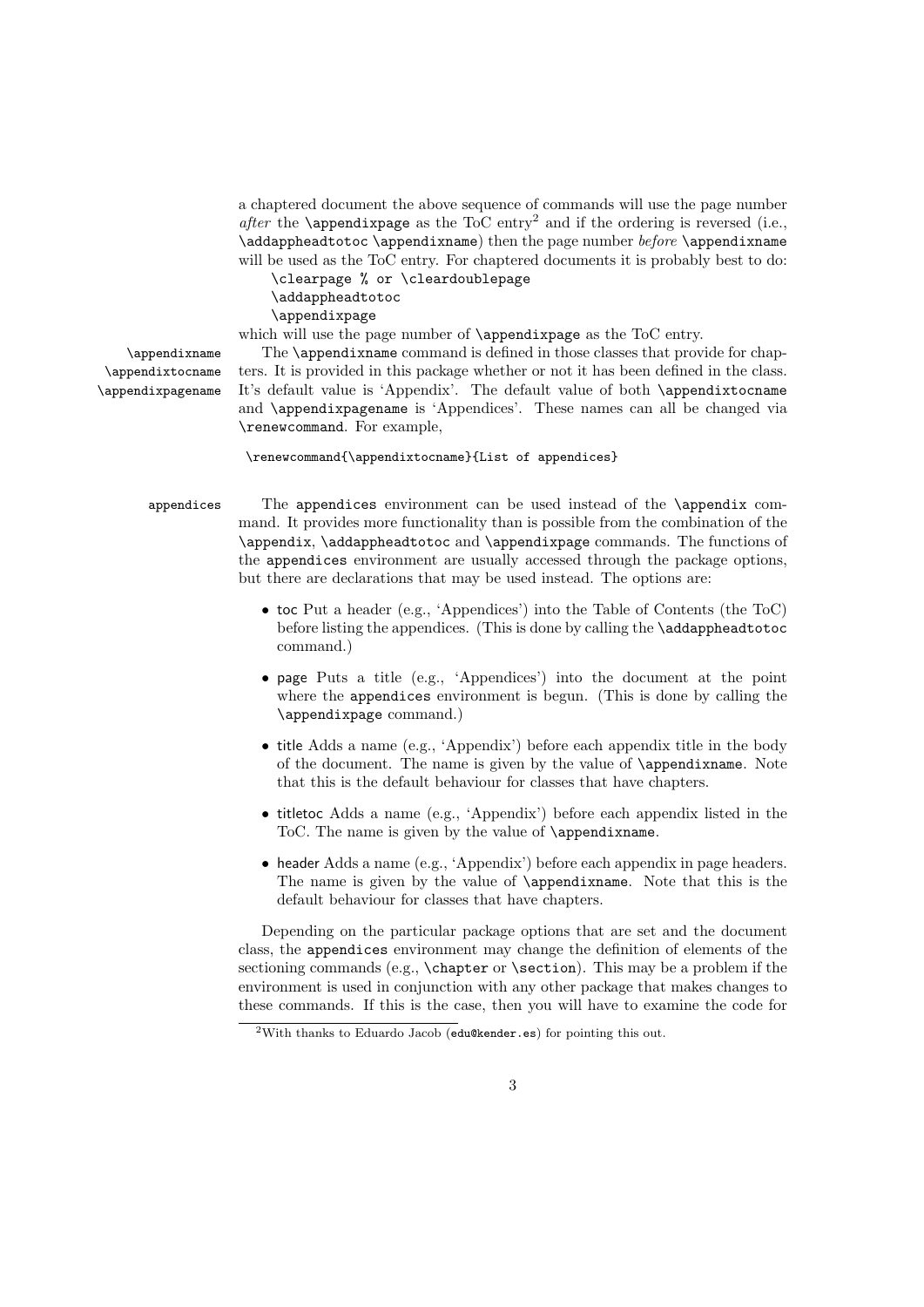the appendices environment and make any necessary changes to one or the other of the packages (via your own package file). The changes to the sectional heading commands are discarded at the end of the appendices environment.

\appendixtocon \appendixtocon is a declaration equivalent to the toc option. The \appendixtocoff \appendixtocoff declaration is equivalent to not using that option.

\appendixpageon \appendixpagecon is a declaration equivalent to the page option. The \appendixpageoff \appendixpageoff declaration is equivalent to not using that option.

\appendixtitleon \appendixtitleon is a declaration equivalent to the title option. The \appendixtitleoff \appendixtitleoff declaration is equivalent to not using that option.

\appendixtitletocon \appendixtitletocon is a declaration equivalent to the titletoc option. The \appendixtitletocoff \appendixtitletocoff declaration is equivalent to not using that option.

\appendixheaderon \appendixheaderon is a declaration equivalent to the header option. The \appendixheaderoff \appendixheaderoff declaration is equivalent to not using that option.

\restoreapp The appendices environment restores the prior value of the chapter/section counter at the end of the environment, so the environment may be used between the main document divisions. By default, the appendix counter value is saved and restored by the environment. That means that appendices in a series of appendices environments will be lettered sequentially. To make the lettering start from A each time, put the following into the preamble: \renewcommand{\restoreapp}{}

subappendices Within the subappendices environment, an appendix is introduced by a \section command in chaptered documents, otherwise it is introduced by a \subsection command. Effectively, this provides for appendices at the end of a main document division, as an integral part of the division. The subappendices environment supports only the title and titletoc options.

\setthesection By default, the 'subappendices' are numbered like normal (sub)sections, ex- \setthesubsection cept that the (sub)section number itself is typeset as an uppercase letter. This behaviour can be changed by redefining these \setthe... commands. For example, to just have a letter not prepended by the main division number, do:

\renewcommand{\setthesection}{\Alph{section}} or

\renewcommand{\setthesubsection}{\Alph{subsection}} as appropriate.

## 2.1 Known problems

There is an unfortunate interaction between the L<sup>A</sup>T<sub>E</sub>X kernel commands \include and **\addcontentsline**. If these are used like this:

```
\addcontentsline{toc}{...}{addtotoc}
\include{import}
```
then the text of the \addcontentsline command ('addtotoc' in the example) is not written to the appropriate (toc) file until after the included file has written all its entries out to the (toc) file. As far as I can tell, there is no way around this behaviour without rewriting parts of the L<sup>AT</sup>EX kernel code.

It is thus up to the author to avoid putting an \addcontentsline command (or a command that internally uses \addcontentsline, as does the

4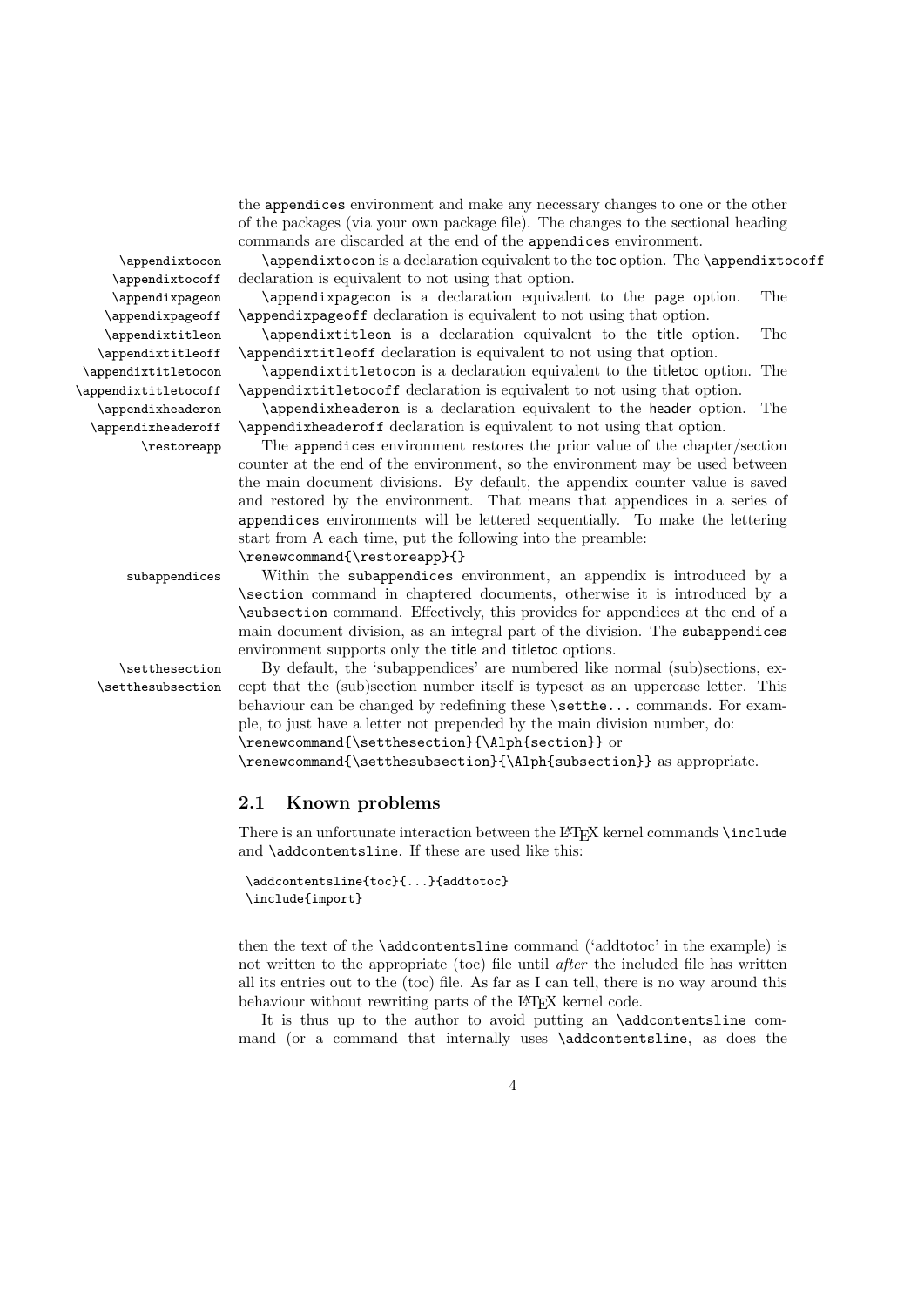\addappheadtotoc command) before an \included file that writes out to the same file. Things work as expected if the \addcontentsline command is placed within the \included file, or if the imported file is \inputed instead of \included.

## 3 The package code

Announce the name and version of the package, which requires  $\mathbb{L}\text{Tr}X \, 2_{\varepsilon}$ .

 $1$   $\langle$ \*usc $\rangle$ 

- 2 \NeedsTeXFormat{LaTeX2e}
- 3 \ProvidesPackage{appendix}[2020/02/08 v1.2c extra appendix facilities]

Check that an \appendix command is actually defined and emit a warning if not.

```
4 \begingroup\expandafter\expandafter\expandafter\endgroup
5 \expandafter\ifx\csname appendix\endcsname\relax
6 \PackageWarningNoLine{appendix}{%
7 No \protect\appendix\space command in this document class!%
8 \MessageBreak
9 Trying to create an appendix will probably fail%
10 }%
11 \quad \text{If}
```
In order to try and avoid name clashes with other packages, each internal name will include the character string  $Qpp$ .

\if@knownclass@pp \if@chapter@pp These are used when we need to decide what appendix style is being used for the document. Assume the article class or other without chapters.

```
12 \newif\if@chapter@pp\@chapter@ppfalse
13 \newif\if@knownclass@pp\@knownclass@ppfalse
```
Check the sectioning commands.

```
14 \@ifundefined{chapter}{%
```

```
15 \@ifundefined{section}{}{\@knownclass@pptrue}}{%
```
16 \@chapter@pptrue\@knownclass@pptrue}

\phantomsection \the@pps \if@pphyper We need to provide \phantomsection if hyperref is not used and, whether or not hyperref is used, we need to define a counter here to support potential hyperrefs (used to disambiguate (sub)appendices). \if@pphyper is TRUE if the hyperref package is used.

```
17 \providecommand{\phantomsection}{}
18 \newcounter{@pps}
19 \renewcommand{\the@pps}{\alph{@pps}}
20 \newif\if@pphyper
21 \@pphyperfalse
22 \AtBeginDocument{%
23 \@ifpackageloaded{hyperref}{\@pphypertrue}{}}
24
```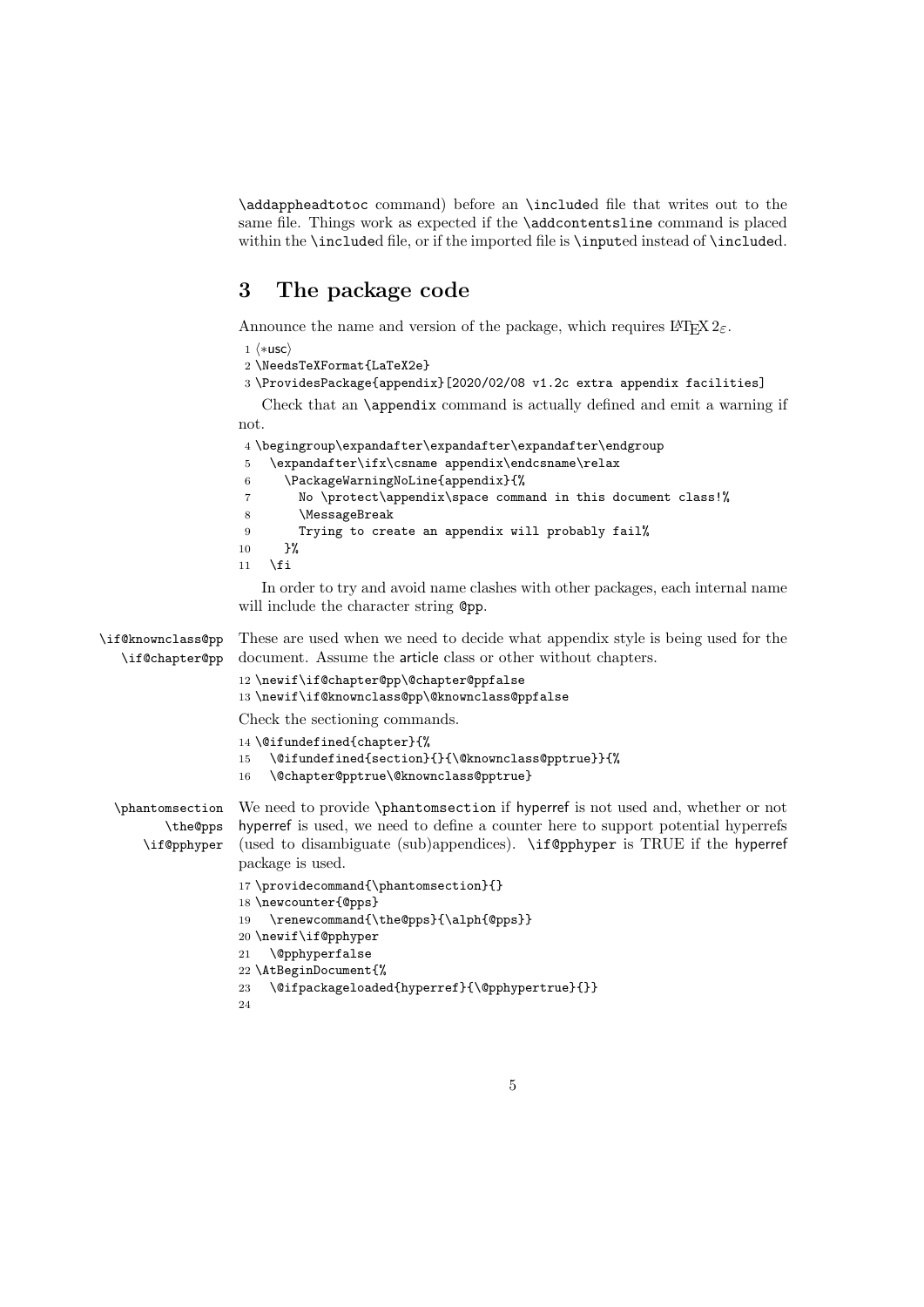```
\if@dotoc@pp
A set of booleans for the options. Default is the appendices environment does
      \if@dotitle@pp
nothing more than the \appendix command does unless one or more options are
   \if@dotitletoc@pp
set.
       \if@dohead@pp
25 \newif\if@dotoc@pp\@dotoc@ppfalse
       \if@dopage@pp
26 \newif\if@dotitle@pp\@dotitle@ppfalse
                      27 \newif\if@dotitletoc@pp\@dotitletoc@ppfalse
                      28 \newif\if@dohead@pp\@dohead@ppfalse
                      29 \newif\if@dopage@pp\@dopage@ppfalse
                         Now we can do the five options.
                      30 \DeclareOption{toc}{\@dotoc@pptrue}
                      31 \DeclareOption{title}{\@dotitle@pptrue}
                      32 \DeclareOption{titletoc}{\@dotitletoc@pptrue}
                      33 \DeclareOption{header}{\@dohead@pptrue}
                      34 \DeclareOption{page}{\@dopage@pptrue}
                      Process the options now.
                      35 \ProcessOptions\relax
                         Issue a warning if \chapter and \section are undefined, then quit.
                      36 \newcommand{\@ppendinput}{}
                      37 \if@knownclass@pp\else
                      38 \PackageWarningNoLine{appendix}%
                      39 {There is no \protect\chapter\space or \protect\section\space command.\MessageBreak
                      40 The appendix package will not be used}
                      41 \renewcommand{\@ppendinput}{\endinput}
                      42 \fi
                      43 \@ppendinput
                      44
      \appendixtocon
Declarative forms of the toc option.
     \appendixtocoff
                      45 \newcommand{\appendixtocon}{\@dotoc@pptrue}
                      46 \newcommand{\appendixtocoff}{\@dotoc@ppfalse}
     \appendixpageon
    \appendixpageoff
                      Declarative forms of the page option.
                      47 \newcommand{\appendixpageon}{\@dopage@pptrue}
                      48 \newcommand{\appendixpageoff}{\@dopage@ppfalse}
   \appendixtitleon
  \appendixtitleoff
                      Declarative forms of the title option.
                      49 \newcommand{\appendixtitleon}{\@dotitle@pptrue}
                      50 \newcommand{\appendixtitleoff}{\@dotitle@ppfalse}
 \appendixtitletocon
Declarative forms of the titletoc option.
\appendixtitletocoff
                      51 \newcommand{\appendixtitletocon}{\@dotitletoc@pptrue}
                      52 \newcommand{\appendixtitletocoff}{\@dotitletoc@ppfalse}
   \appendixheaderon
Declarative forms of the header option.
 \appendixheaderoff
                      53 \newcommand{\appendixheaderon}{\@dohead@pptrue}
                      54 \newcommand{\appendixheaderoff}{\@dohead@ppfalse}
```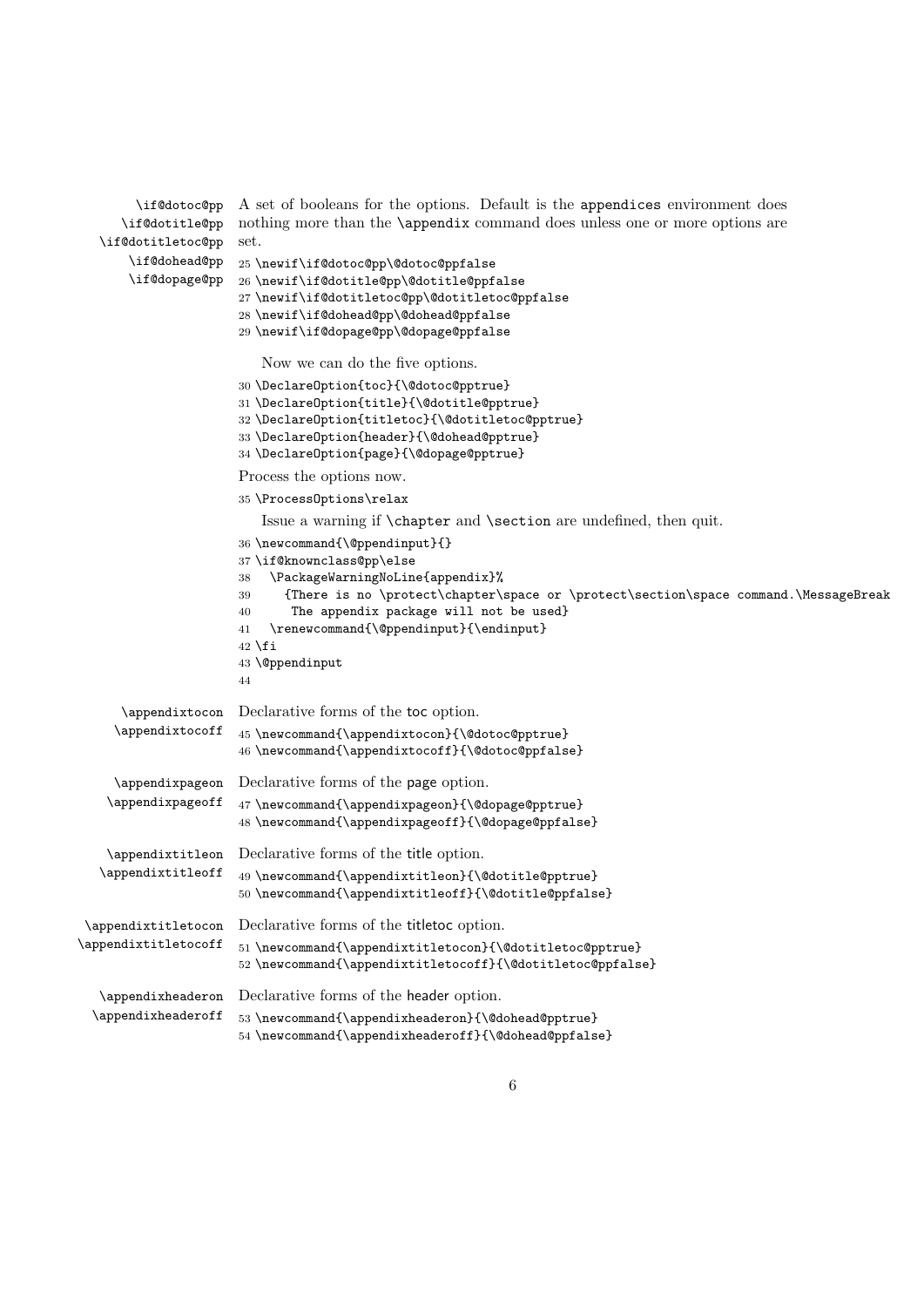| <i><b>\@ppsavesec</b></i>         | For the appendices environment we need to save and restore the main document                                               |  |  |  |  |  |  |  |  |
|-----------------------------------|----------------------------------------------------------------------------------------------------------------------------|--|--|--|--|--|--|--|--|
| <i><b>\@pprestoresec</b></i>      | division number and the appendix number. The <b>\restoreapp</b> command is the                                             |  |  |  |  |  |  |  |  |
| <b>\</b> @ppsaveapp               | one for the user.                                                                                                          |  |  |  |  |  |  |  |  |
| \restoreapp                       | 55 \newcounter{@ppsavesec}                                                                                                 |  |  |  |  |  |  |  |  |
|                                   | 56 \newcounter{@ppsaveapp}                                                                                                 |  |  |  |  |  |  |  |  |
|                                   | 57 \setcounter{@ppsaveapp}{0}                                                                                              |  |  |  |  |  |  |  |  |
|                                   | 58 \newcommand{\@ppsavesec}{%                                                                                              |  |  |  |  |  |  |  |  |
|                                   | \if@chapter@pp \setcounter{@ppsavesec}{\value{chapter}} \else<br>59                                                        |  |  |  |  |  |  |  |  |
|                                   | \setcounter{@ppsavesec}{\value{section}} \fi}<br>60                                                                        |  |  |  |  |  |  |  |  |
|                                   | 61 \newcommand{\@pprestoresec}{%                                                                                           |  |  |  |  |  |  |  |  |
|                                   | \if@chapter@pp \setcounter{chapter}{\value{@ppsavesec}} \else<br>62                                                        |  |  |  |  |  |  |  |  |
|                                   | \setcounter{section}{\value{@ppsavesec}} \fi}<br>63                                                                        |  |  |  |  |  |  |  |  |
|                                   | 64 \newcommand{\@ppsaveapp}{%                                                                                              |  |  |  |  |  |  |  |  |
|                                   | \if@chapter@pp \setcounter{@ppsaveapp}{\value{chapter}} \else<br>65                                                        |  |  |  |  |  |  |  |  |
|                                   | \setcounter{@ppsaveapp}{\value{section}} \fi}<br>66                                                                        |  |  |  |  |  |  |  |  |
|                                   | 67 \newcommand{\restoreapp}{%                                                                                              |  |  |  |  |  |  |  |  |
|                                   | \if@chapter@pp \setcounter{chapter}{\value{@ppsaveapp}} \else<br>68                                                        |  |  |  |  |  |  |  |  |
|                                   | \setcounter{section}{\value{@ppsaveapp}} \fi}<br>69                                                                        |  |  |  |  |  |  |  |  |
|                                   |                                                                                                                            |  |  |  |  |  |  |  |  |
| \appendixname<br>\appendixtocname | These commands hold the names that might be used. \appendixname may have<br>been defined in the class. The others are new. |  |  |  |  |  |  |  |  |
| \appendixpagename                 |                                                                                                                            |  |  |  |  |  |  |  |  |
|                                   | 70 \providecommand{\appendixname}{Appendix}                                                                                |  |  |  |  |  |  |  |  |
|                                   | 71 \newcommand{\appendixtocname}{Appendices}                                                                               |  |  |  |  |  |  |  |  |
|                                   | 72 \newcommand{\appendixpagename}{Appendices}                                                                              |  |  |  |  |  |  |  |  |
|                                   |                                                                                                                            |  |  |  |  |  |  |  |  |
|                                   |                                                                                                                            |  |  |  |  |  |  |  |  |
| \appendixpage                     | The command to typeset a page announcing the start of the appendices. It is                                                |  |  |  |  |  |  |  |  |
|                                   | based on the <b>\part</b> definition (either from the book class or the article class).                                    |  |  |  |  |  |  |  |  |
|                                   | 73 \newcommand{\appendixpage}{%                                                                                            |  |  |  |  |  |  |  |  |
|                                   | \if@chapter@pp \@chap@pppage \else \@sec@pppage \fi<br>74                                                                  |  |  |  |  |  |  |  |  |
|                                   | 75 }                                                                                                                       |  |  |  |  |  |  |  |  |
| \clear@ppage                      | The non-chaptered classes do not define \if@openright, but we need to use this                                             |  |  |  |  |  |  |  |  |
|                                   | for chaptered documents to clear the appropriate pages. \clear@ppage does the                                              |  |  |  |  |  |  |  |  |
|                                   | right thing, but must only be called in chapter related code, otherwise there will                                         |  |  |  |  |  |  |  |  |
|                                   | be error message like extra \else or extra \fi.                                                                            |  |  |  |  |  |  |  |  |
|                                   |                                                                                                                            |  |  |  |  |  |  |  |  |
|                                   | 76 \newcommand{\clear@ppage}{%<br>77                                                                                       |  |  |  |  |  |  |  |  |
|                                   | \if@openright\cleardoublepage\else\clearpage\fi}<br>78                                                                     |  |  |  |  |  |  |  |  |
|                                   |                                                                                                                            |  |  |  |  |  |  |  |  |
|                                   | \@chap@pppage Do an appendix page in chapter style. Copy code from the book class \part                                    |  |  |  |  |  |  |  |  |
|                                   | command, but use \appendixpagename as the title.                                                                           |  |  |  |  |  |  |  |  |
|                                   | 79 \newcommand{\@chap@pppage}{%                                                                                            |  |  |  |  |  |  |  |  |
|                                   | \clear@ppage<br>80                                                                                                         |  |  |  |  |  |  |  |  |
|                                   | \thispagestyle{plain}%<br>81                                                                                               |  |  |  |  |  |  |  |  |
|                                   | \if@twocolumn\onecolumn\@tempswatrue\else\@tempswafalse\fi<br>82                                                           |  |  |  |  |  |  |  |  |
|                                   | \null\vfil<br>83                                                                                                           |  |  |  |  |  |  |  |  |
|                                   | \markboth{}{}%<br>84<br>{\centering<br>85                                                                                  |  |  |  |  |  |  |  |  |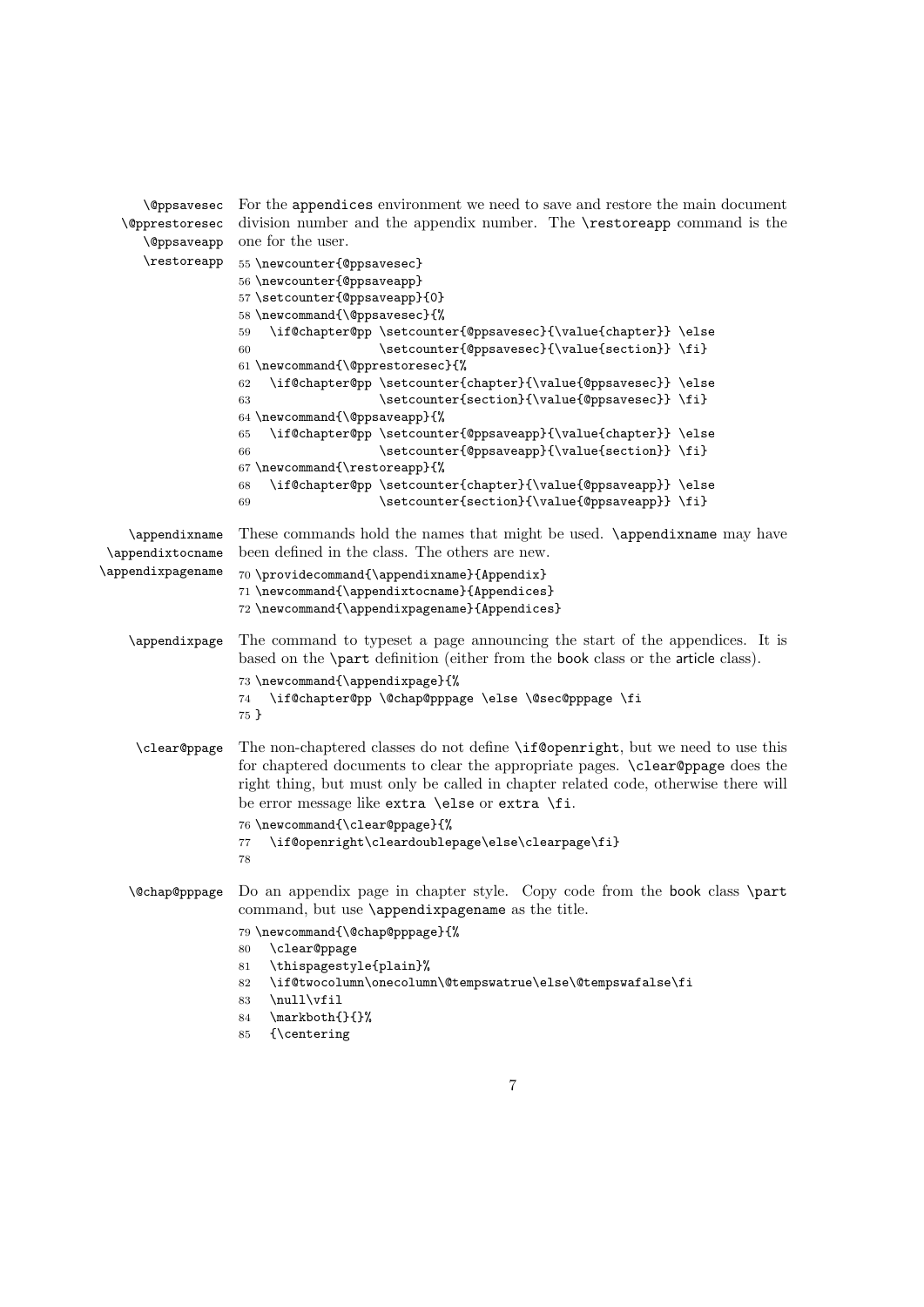```
86 \interlinepenalty \@M
```
87 \normalfont

```
88 \Huge \bfseries \appendixpagename\par}%
```
Add to ToC if requested

- 89 \if@dotoc@pp
- 90 \addappheadtotoc
- $91$  \fi

In the book class the  $\part$  command is finished off by calling  $\@$  endpart. There are two problems with this in this package.  $(1) \ \mathsf{Qendpart}$  is not defined in article style classes and (2) it always throws a blank page which does not look good if the openany option is used. So, code it all up here.

```
92 \vfil\newpage
93 \if@twoside
94 \if@openright
95 \null
96 \thispagestyle{empty}%
97 \newpage
98 \fi
99 \fi
100 \if@tempswa
101 \twocolumn
102 \overrightarrow{fi}103 }
104
```
\@sec@pppage Copy code from the article class \part command, but use \appendixpagename as the title.

```
105 \newcommand{\@sec@pppage}{%
106 \par
```
- 107 \addvspace{4ex}%
- 108 \@afterindentfalse
- 109 {\parindent \z@ \raggedright
- 110 \interlinepenalty \@M
- 111 \normalfont
- 112 \huge \bfseries \appendixpagename%
- 113 \markboth{}{}\par}%

Add to ToC if requested

- 114 \if@dotoc@pp
- 115 \addappheadtotoc
- 116  $\overrightarrow{fi}$
- 117 \nobreak
- 118 \vskip 3ex
- 119 \@afterheading
- 120 }
- 121

\if@pptocpage \noappendicestocpagenum \appendicestocpagenum \addappheadtotoc

The \addappheadtotoc command adds an 'appendices' line to the ToC. The style is the same as used in tocbibind for the 'List of figures' line. That is, as a Chapter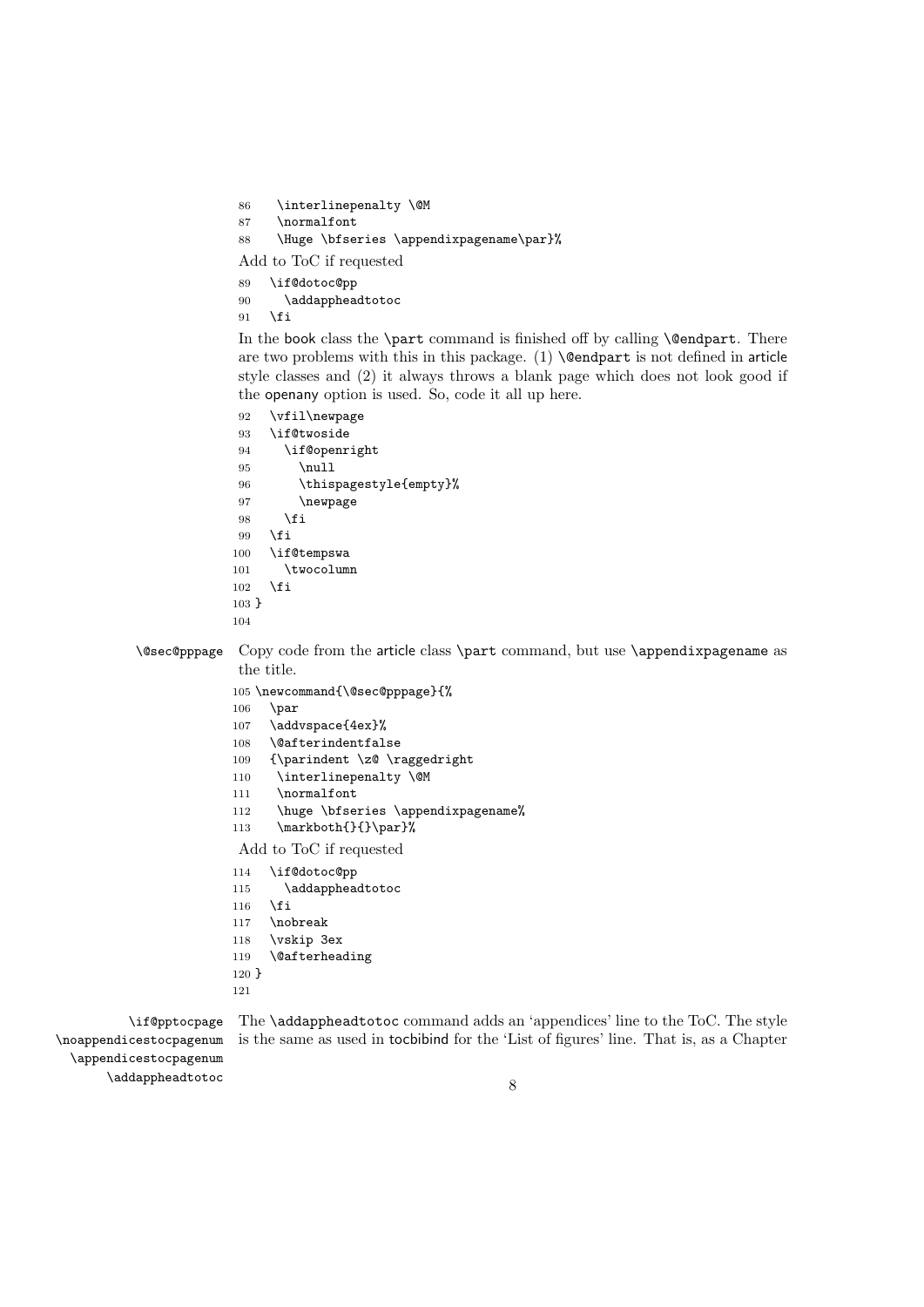heading or a Section heading. \if@pptocpage controls whether or not a page number is put into the ToC.

```
122 \newif\if@pptocpage
123 \@pptocpagetrue
124 \newcommand{\noappendicestocpagenum}{\@pptocpagefalse}
125 \newcommand{\appendicestocpagenum}{\@pptocpagetrue}
126 \newcommand{\addappheadtotoc}{%
127 \phantomsection
128 \if@chapter@pp
Chaptered document
129 \if@pptocpage
130 \addcontentsline{toc}{chapter}{\appendixtocname}%
131 \else
132 \if@pphyper
133 \addtocontents{toc}%
134 {\protect\contentsline{chapter}{\appendixtocname}{}{\@currentHref}}%
135 \else
136 \addtocontents{toc}%
137 {\protect\contentsline{chapter}{\appendixtocname}{}}%
138 \fi
139 \fi
140 \else
Not a chaptered document
141 \if@pptocpage
142 \addcontentsline{toc}{section}{\appendixtocname}%
143 \else
144 \if@pphyper
145 \addtocontents{toc}%
146 {\protect\contentsline{section}{\appendixtocname}{}{\@currentHref}}%
147 \else
148 \addtocontents{toc}%
149 {\protect\contentsline{section}{\appendixtocname}{}}%
150 \fi
151 \fi
152 \fi
153 }
154
```
For my reference, here is the standard version of the \appendix macro, but modified for both chaptered and unchaptered documents.

```
\newcommand{\appendix}{\par
 \if@chapter@pp
   \setcounter{chapter}{0}%
   \setcounter{section}{0}%
   \gdef\@chapapp{\appendixname}%
   \gdef\thechapter{\@Alph\c@chapter}
 \else
   \setcounter{section}{0}%
```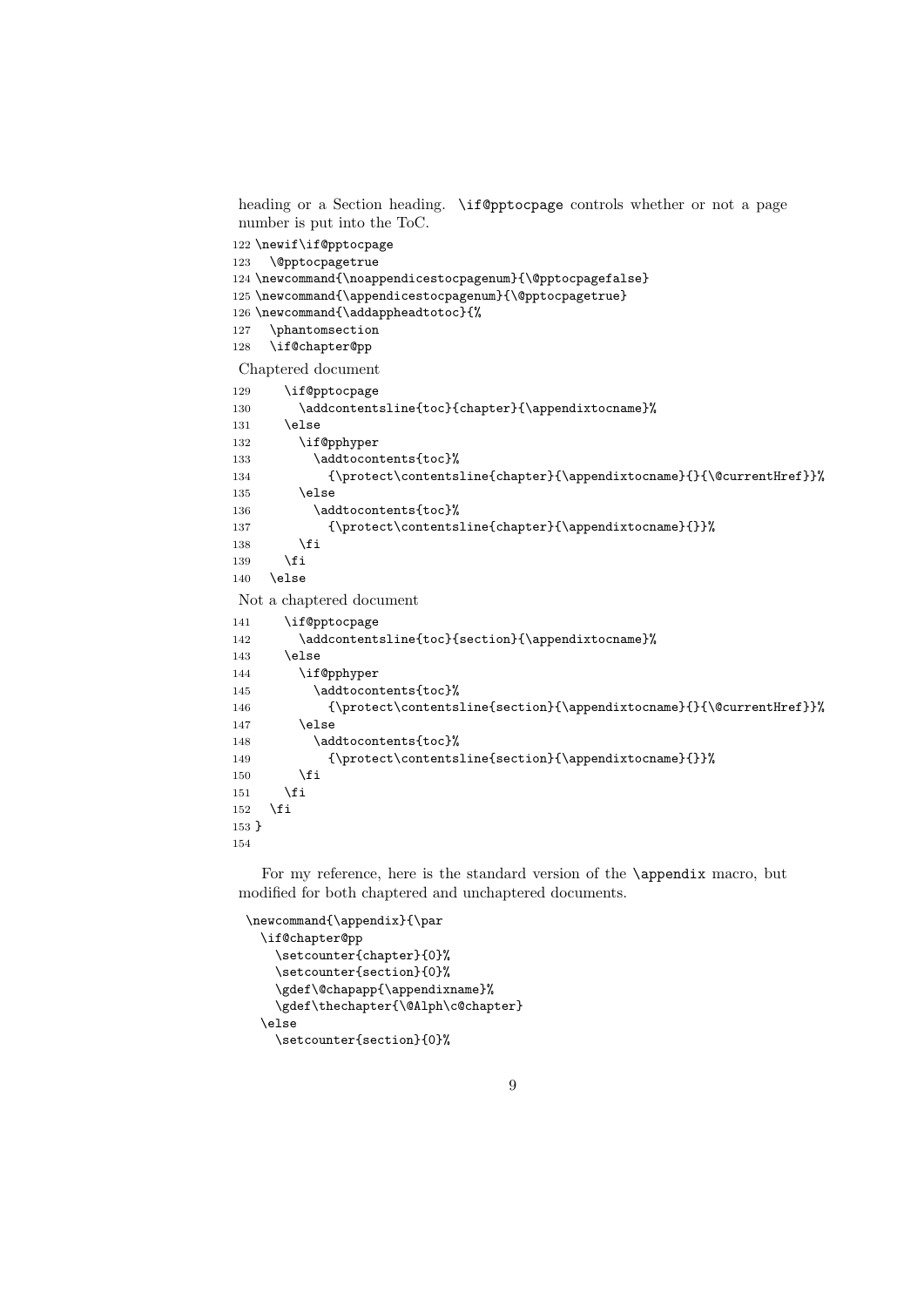```
\setcounter{subsection}{0}%
    \gdef\thesection{\@Alph\c@section}
  \fi
}
```
And this equivalently is what the hyperref package does.

```
\def\Hy@chapterstring{chapter}
\def\Hy@appendixstring{appendix}
\def\Hy@chapapp{\Hy@chapterstring}
\let\Hy@org@appendix\appendix
\def\appendix{%
   \Hy@org@appendix
   \if@chapter@pp
     \gdef\theHchapter{\Alph{chapter}}%
   \else
     \gdef\theHsection{\Alph{section}}%
   \fi
   \xdef\Hy@chapapp{\Hy@appendixstring}%
}
```
\theH@pps We are going to use \theH@pps to disambiguate contents of appendices that might have the same hyperref marks. It is \provided as if the appendix and hyperref are in the 'wrong' order then somehow hyperref defines it before appendix can get to it.

```
155 \providecommand{\theH@pps}{\alph{@pps}}
156
```
\@resets@pp Resets the appropriate sectioning counters and names. This does almost exactly what the default **\appendix** command does, except that it saves and restores sectional numbering. It saves the sectional number at the start and restores the appendix number at the end.

```
157 \newcommand{\@resets@pp}{\par
158 \@ppsavesec
159 \stepcounter{@pps}
160 \setcounter{section}{0}%
161 \if@chapter@pp
162 \setcounter{chapter}{0}%
163 \renewcommand\@chapapp{\appendixname}%
164 \renewcommand\thechapter{\@Alph\c@chapter}%
165 \else
166 \setcounter{subsection}{0}%
167 \renewcommand\thesection{\@Alph\c@section}%
168 \fi
169 \if@pphyper
```
Now handle the hyperref tweaks.

170 \if@chapter@pp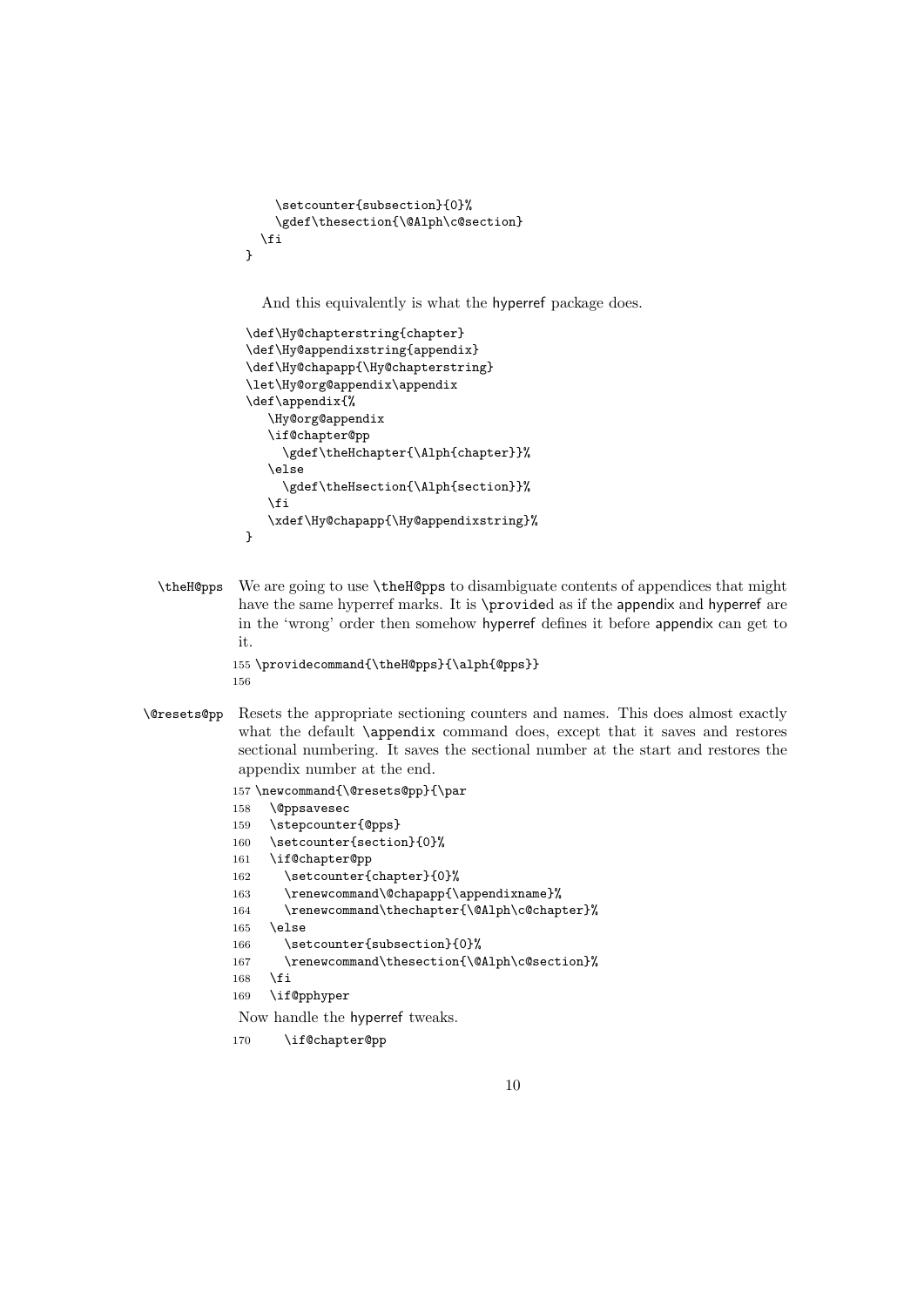```
171 \renewcommand{\theHchapter}{\theH@pps.\Alph{chapter}}%
172 \else
173 \renewcommand{\theHsection}{\theH@pps.\Alph{section}}%
174 \fi
175 \xdef\Hy@chapapp{\Hy@appendixstring}%
176 \fi
177 \restoreapp
178 }
179
```
appendices This is the heart of the package. Start it off by doing the resetting done by the \appendix command. Then do the simple options before getting into the complications of redefinitions. Remember to take care of an interaction between \addappheadtotoc and \appendixpage.

\newenvironment{appendices}{%

| 181 | <b>\@resets@pp</b> |                     |
|-----|--------------------|---------------------|
| 182 | \if@dotoc@pp       |                     |
| 183 | \if@dopage@pp      | % both page and toc |
| 184 | \if@chapter@pp     | % chapters          |
| 185 | \clear@ppage       |                     |
| 186 | \fi                |                     |
| 187 | \appendixpage      |                     |
| 188 | \else              | % toc only          |
| 189 | \if@chapter@pp     | % chapters          |
| 190 | \clear@ppage       |                     |
| 191 | <b>\fi</b>         |                     |
| 192 | \addappheadtotoc   |                     |
| 193 | \fi                |                     |
| 194 | \else              |                     |
| 195 | \if@dopage@pp      | % page only         |
| 196 | \appendixpage      |                     |
| 197 | \fi                |                     |
| 198 | \fi                |                     |

There is only one other option applicable to the chapter style, so do it now and clear the way for doing the section style. To implement the titletoc option, we redefine the \addcontentsline command.

```
199 \if@chapter@pp
200 \if@dotitletoc@pp \@redotocentry@pp{chapter} \fi
201 \else
```
The rest of the code is specific to the section style. While we're in the mood we might as well finish off doing the titletoc option.

```
202 \if@dotitletoc@pp \@redotocentry@pp{section} \fi
```
The next piece of code implements the header option by providing a special version of \sectionmark.

| 203 | \if@dohead@pp         |
|-----|-----------------------|
| 204 | \def\sectionmark##1{% |
| 205 | \if@twoside           |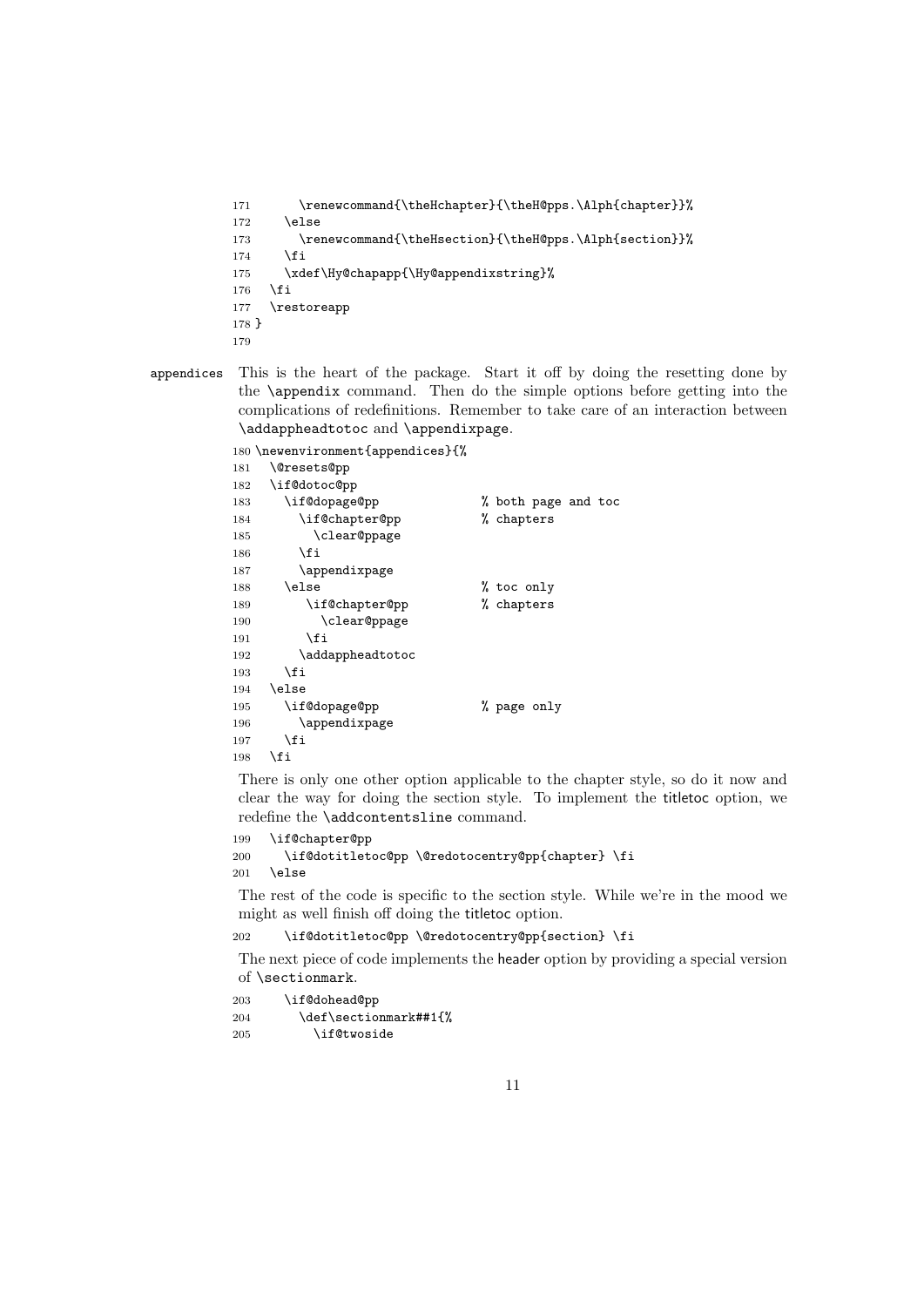```
206 \markboth{\@formatsecmark@pp{##1}}{}
                 207 \else
                 208 \markright{\@formatsecmark@pp{##1}}{}
                 209 \fi}
                 210 \mathbf{Y}The next piece of code implements the title option by doing cunning things with
                  the \@seccntformat.<sup>3</sup>
                 211 \if@dotitle@pp
                 212 \def\sectionname{\appendixname}
                 213 \def\@seccntformat##1{\@ifundefined{##1name}{}{\csname ##1name\endcsname\ }%
                 214 \csname the##1\endcsname\quad}
                 215 \fi
                 216 \fi}{%
                  At the end of the environment, save the appendix number and restore the sectional
                  number.
                 217 \@ppsaveapp\@pprestoresec}
                 218
  \setthesection
The user commands for specifying the numbering style for subappendices.
\setthesubsection
219 \newcommand{\setthesection}{\thechapter.\Alph{section}}
                 220 \newcommand{\setthesubsection}{\thesection.\Alph{subsection}}
                 221
  \@resets@ppsub Similar to \@resets@pp except that it is for use within the subappendices envi-
                  ronment; as such, it is a bit simpler.
                 222 \newcommand{\@resets@ppsub}{\par
                 223 \stepcounter{@pps}
                 224 \if@chapter@pp
                 225 \setcounter{section}{0}
                 226 \renewcommand{\thesection}{\setthesection}
                 227 \else
                 228 \setcounter{subsection}{0}
                 229 \renewcommand{\thesubsection}{\setthesubsection}
                 230 \quad \text{If}231 \if@pphyper
                  Now handle the hyperref tweaks.
                 232 \if@chapter@pp
                 233 \renewcommand{\theHsection}{\theH@pps.\setthesection}%
                 234 \else
                 235 \renewcommand{\theHsubsection}{\theH@pps.\setthesubsection}%
                 236 \fi
                 237 \xdef\Hy@chapapp{\Hy@appendixstring}%
                 238 \fi
                 239 }
                 240
                     3From a posting to comp.tex.tex by Donald Arseneau on 13 August 1998.
```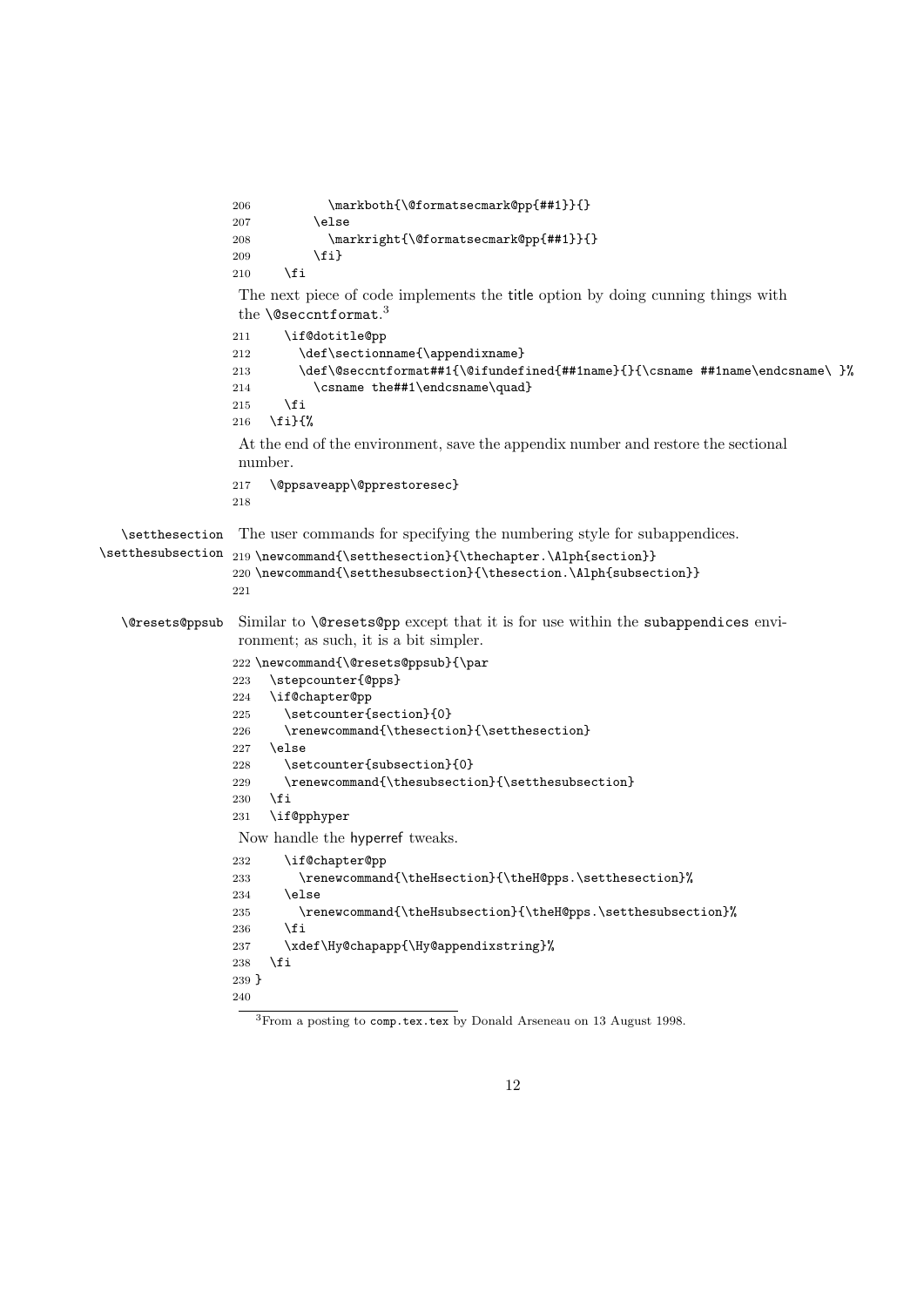subappendices The environment for subappendices. Start it off by doing the resetting of the \(sub)section command.

241 \newenvironment{subappendices}{%

242 \@resets@ppsub

There are two options applicable to the chapter style. To implement the titletoc option, we redefine the \addcontentsline command.

```
243 \if@chapter@pp
```
244 \if@dotitletoc@pp \@redotocentry@pp{section} \fi

To implement the title option we do cunning things with the \@seccntformat command.

```
245 \if@dotitle@pp
                     246 \def\sectionname{\appendixname}
                     247 \def\@seccntformat##1{\@ifundefined{##1name}{}{\csname ##1name\endcsname\ }%
                     248 \csname the##1\endcsname\quad}
                     249 \ifmmode \overline{249}\else \times 149 \times 149 \times \ifmmode \overline{249}\else \times 149 \times \ifmmode \overline{249}\else response to \fi250 \else
                      The rest of the code is for the section style.
                     251 \if@dotitletoc@pp \@redotocentry@pp{subsection} \fi
                     252 \if@dotitle@pp
                     253 \def\subsectionname{\appendixname}
                     254 \def\@seccntformat##1{\@ifundefined{##1name}{}{\csname ##1name\endcsname\ }%
                     255 \csname the##1\endcsname\quad}
                     256 \fi
                     257 \fi}{}
                     258
\@formatsecmark@pp Formats the page header for a redefined \sectionmark.
                     259 \newcommand{\@formatsecmark@pp}[1]{%
                     260 \MakeUppercase{\appendixname\space
                     261 \ifnum \c@secnumdepth >\z@
                     262 \theta<br>263 \fi
                             \chi_{\text{fi}}264 #1}}
 \@redotocentry@pp In order to implement the titletoc option we redefine the \addcontentsline com-
                      mand which is used to put entries into the ToC. \text{Qredotocentry@pp}\ (sect) does
                      the redefinition, where \langle \text{sect} \rangle is the name of the sectional heading (i.e., either chap-
                      ter or section).
                     265 \newcommand{\@redotocentry@pp}[1]{%
                      Save the original definition of \addcontentsline. Then start the redefinition.
                     266 \let\oldacl@pp=\addcontentsline
                     267 \def\addcontentsline##1##2##3{%
                      Check if writing to ToC and appropriate section.
                     268 \def\@pptempa{##1}\def\@pptempb{toc}%
                     269 \ifx\@pptempa\@pptempb
```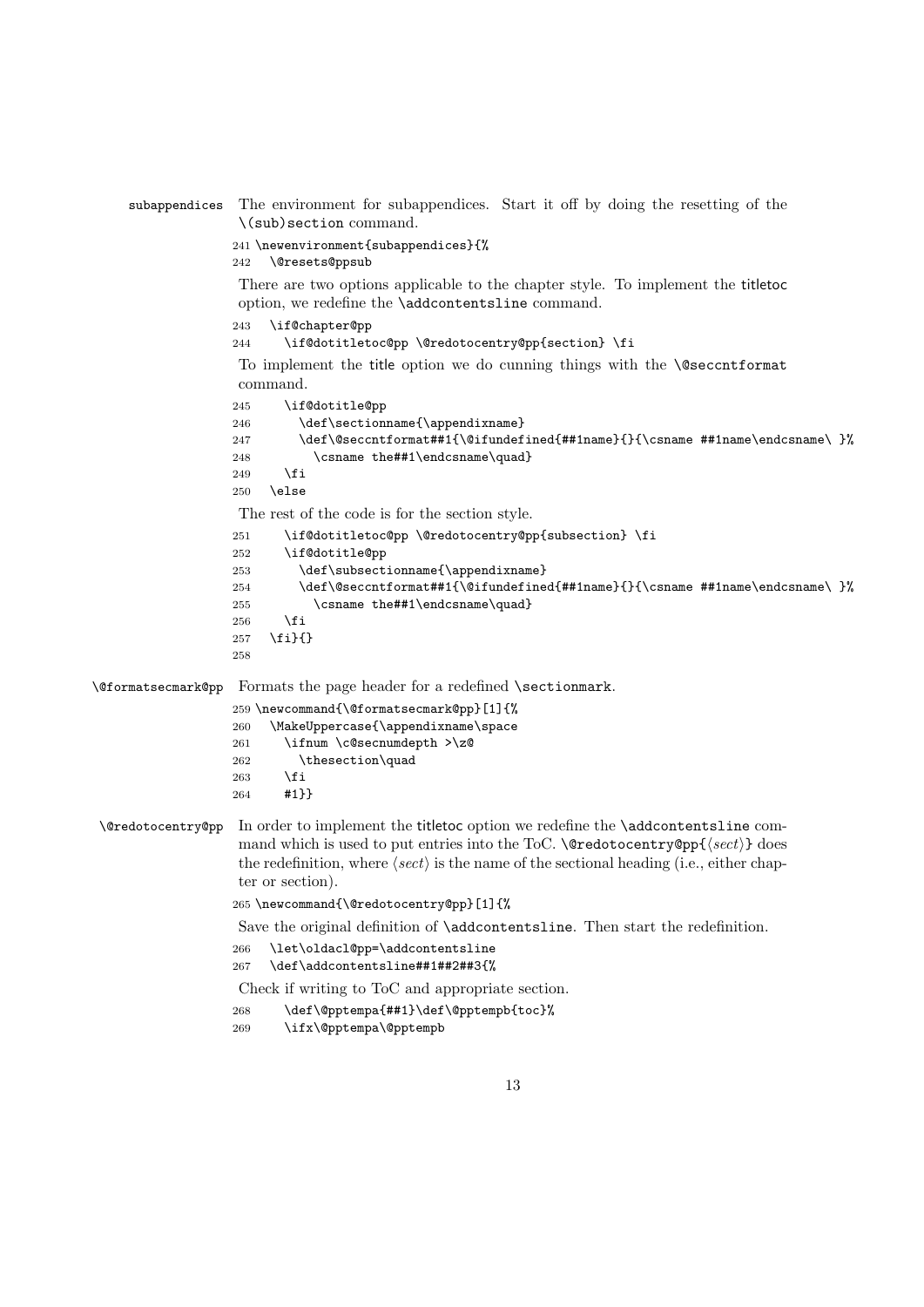Adding to the ToC file, so check on the sectioning command.

270 \def\@pptempa{##2}\def\@pptempb{#1}%

```
271 \ifx\@pptempa\@pptempb
```
The sectioning command is the same as that specified by the argument to \@redotocentry@pp, so get on with the redefinition.

```
272 \oldacl@pp{##1}{##2}{\appendixname\space ##3}%
273 \else
```
The heading was different from the argument. No redefinition is required, so call the original \addcontentsline.

```
274 \oldacl@pp{##1}{##2}{##3}%
275 \setminusfi
276 \else
```
Adding to a file that is not the ToC. No redefinition is required, so call the original \addcontentsline.

```
277 \oldacl@pp{##1}{##2}{##3}%
278 \fi}
279 }
```
The end of this package.

280  $\langle$ /usc $\rangle$ 

## References

- [GMS94] Michel Goossens, Frank Mittelbach, and Alexander Samarin. The LaTeX Companion. Addison-Wesley Publishing Company, 1994.
- [Wil96] Peter R. Wilson. LaTeX for standards: The LaTeX package files user manual. NIST Report NISTIR, June 1996.

## **Index**

Numbers written in italic refer to the page where the corresponding entry is described; numbers underlined refer to the code line of the definition; numbers in roman refer to the code lines where the entry is used.

```
Symbols
\@Alph . . . . . . . 164, 167
\@afterheading . . . . 119
\@afterindentfalse . 108
\@chap@pppage . . . 74, 79
\@chapapp . . . . . . . . 163
\@chapter@ppfalse . 12
\@chapter@pptrue . . 16
\@currentHref . 134, 146
\@dohead@ppfalse 28, 54
                            \@dohead@pptrue . 33, 53
                           \@dopage@ppfalse 29, 48
                           \@dopage@pptrue . 34, 47
                           \@dotitle@ppfalse 26, 50
                           \@dotitle@pptrue 31, 49
                            \@dotitletoc@ppfalse
                                  . . . . . . . . . 27, 52
                            \@dotitletoc@pptrue
                                  . . . . . . . . . 32, 51
                           \@dotoc@ppfalse . 25, 46
                                                        \@dotoc@pptrue . . 30, 45
                                                        \@formatsecmark@pp .
                                                               . . . . 206, 208, 259
                                                        \@ifpackageloaded . 23
                                                        \@ifundefined . . . . .
                                                               14, 15, 213, 247, 254
                                                        \@knownclass@ppfalse 13
                                                        \@knownclass@pptrue
                                                               . . . . . . . . . 15, 16
                                                       \@ppendinput . 36, 41, 43
```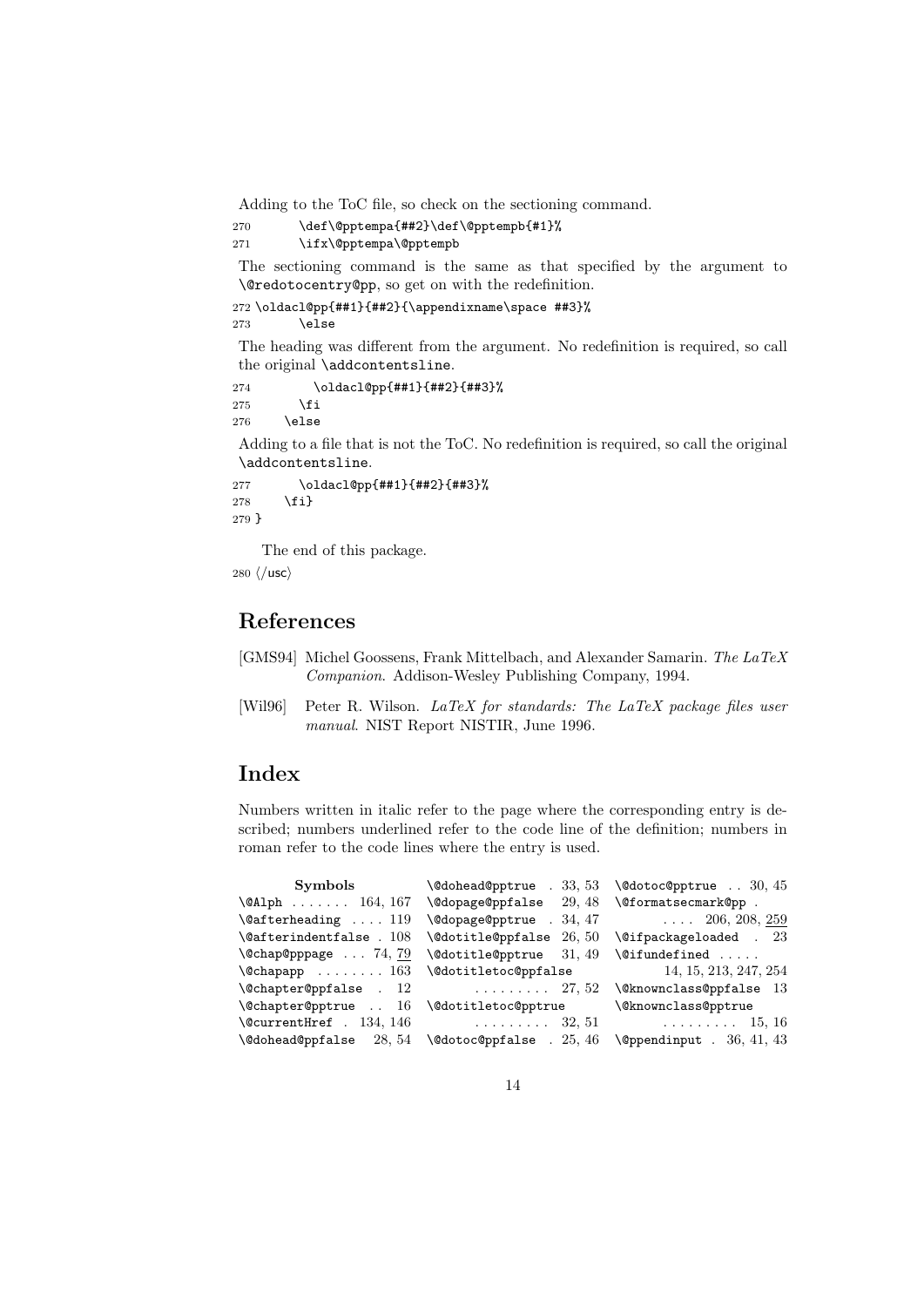| $\left\langle \text{opphyperfalse} \right\rangle \dots \quad 21$<br>$\qquad$<br>$\text{opprestore}$ . $55, 217$               |
|-------------------------------------------------------------------------------------------------------------------------------|
| $\text{Qppsaveapp} \dots \frac{55}{217}$<br>$\text{Qppsavesec} \dots 55, 158$                                                 |
| $\left\langle \text{Qpptempa} \dots \right\rangle$ 268-271<br>\@pptempb  268-271                                              |
| $\text{Qpptocpagefalse}$ . 124<br><b><i><u>Opptocpagetrue</u></i></b> 123, 125                                                |
| \@redotocentry@pp .<br>$\cdots \cdots \cdots 200,$                                                                            |
| 202, 244, 251, 265<br>$\text{Qressets@pp \dots} 157, 181$                                                                     |
| $\text{Qressets@ppsub}$ $\frac{222}{242}$<br>$\texttt{\textbackslash}$ esec@pppage  74, $\underline{105}$<br>\@seccntformat . |
| $\ldots$ 213, 247, 254                                                                                                        |
| $\ldots$ 213, 247, 254<br>∖∟                                                                                                  |
| $\mathbf{A}$                                                                                                                  |
| \addappheadtotoc .<br>2, 90, 115, 122, 192                                                                                    |
| \addcontentsline<br>.130, 142, 266, 267                                                                                       |
| \addtocontents<br>. 133, 136, 145, 148                                                                                        |
| appendices (environ-<br>ment) $\ldots$ 3, 180                                                                                 |
| \appendicestocpagenum<br>$\ldots \ldots \ldots 2, 122$                                                                        |
| $\operatorname{Appendix}$ 7<br>$\Delta$ ppendixheaderoff 4, 53                                                                |
| $\Delta$ ppendixheaderon 4, 53<br>\appendixname                                                                               |
| 3, 70, 163, 212,                                                                                                              |

246, 253, 260, 272 \appendixpage . . . . .  $\ldots$  2, 73, 187, 196 \appendixpagename .  $\ldots$  3, 70, 88, 112  $\operatorname{\mathcal{A}}$  . 4,  $\frac{47}{47}$  $\operatorname{\mathcal{A}}$  . . 4,  $\frac{47}{47}$ \appendixtitleoff  $4, 49$  $\alpha$ . 4, 49 \appendixtitletocoff  $\ldots \ldots \ldots 4, 51$ \appendixtitletocon . . . . . . . . . . 4,  $51$ 

3, 70, 130, 134, 137, 142, 146, 149  $\Omega$ xtocoff . . 4, 45  $\operatorname{Lappendixtocon}$  ...  $4, 45$ \AtBeginDocument . . 22  $\mathbf C$ \c@chapter . . . . . . . 164 \c@secnumdepth . . . . 261 \c@section . . . . . . . 167  $\centerdot \$  ....... 85 \chapter . . . . . . . . . 39 \clear@ppage . . . . . .  $\ldots$  76, 80, 185, 190 \cleardoublepage . . 77 \clearpage ....... 77 \contentsline . . . . . . 134, 137, 146, 149 \csname . 5, 213, 214, 247, 248, 254, 255 E

\appendixtocname ..

| $\end{math}$ csname 5, 213, 214,  |                    |  |
|-----------------------------------|--------------------|--|
|                                   | 247, 248, 254, 255 |  |
| $\end{input}$ 41                  |                    |  |
| environments:                     |                    |  |
| appendices $\ldots$ 3, 180        |                    |  |
| subappendices $\frac{1}{4}$ , 241 |                    |  |
|                                   |                    |  |

### H

| $\text{Huge}$ 88                       |  |  |  |  |  |  |            |
|----------------------------------------|--|--|--|--|--|--|------------|
| $\hbox{huge} \ldots \ldots \ldots 112$ |  |  |  |  |  |  |            |
| \Hy@appendixstring.                    |  |  |  |  |  |  |            |
|                                        |  |  |  |  |  |  | . 175, 237 |
| \Hy@chapapp  175, 237                  |  |  |  |  |  |  |            |

### I

\if@chapter@pp ....  $\frac{12}{59}$ , 62, 65, 68, 74, 128, 161, 170, 184, 189, 199, 224, 232, 243 \if@dohead@pp  $. 25, 203$ \if@dopage@pp . . . . .  $\ldots$  .  $25, 183, 195$ \if@dotitle@pp .... . 25, 211, 245, 252 \if@dotitletoc@pp 25, 200, 202, 244, 251 \if@dotoc@pp . . . . . . . . 25, 89, 114, 182 \if@knownclass@pp 12, 37 \if@openright ... 77, 94  $\iint \mathbb{Q}$ pphyper .... 17, 132, 144, 169, 231 \if@pptocpage  $\dots$  122  $\iint@twocolumn ... 82$ \if@twoside .... 93, 205 \interlinepenalty .  $\ldots \ldots \ldots 86, 110$ 

### M

\MakeUppercase . . . . 260 \MessageBreak . . . . 8, 39

## N

 $\neq$  . . . . . . . . 12, 13, 20, 25–29, 122 \noappendicestocpagenum . . . . . . . . . 2, 122 \normalfont .... 87, 111

### O

\oldacl@pp ....... . 266, 272, 274, 277  $\n\begin{bmatrix}\n\text{onecolumn} \dots \text{.} \end{bmatrix}$ 

### P

\PackageWarningNoLine . . . . . . . . . . 6, 38  $\partial$  . . . . . . . 109  $\phi$ 17, 127 \providecommand ...  $\ldots$  . . 17, 70, 155

## Q

\quad . 214, 248, 255, 262

\ProvidesPackage . . . 3

## R

 $\text{tree}$  . 4,  $\underline{55}$ , 177

## S

 $\verb+\section + \ldots + 39$ \sectionmark . . . . . 204 \sectionname .. 212, 246 \setthesection . . . .  $\ldots$  4, 219, 226, 233 \setthesubsection .  $\ldots$  4, 219, 229, 235